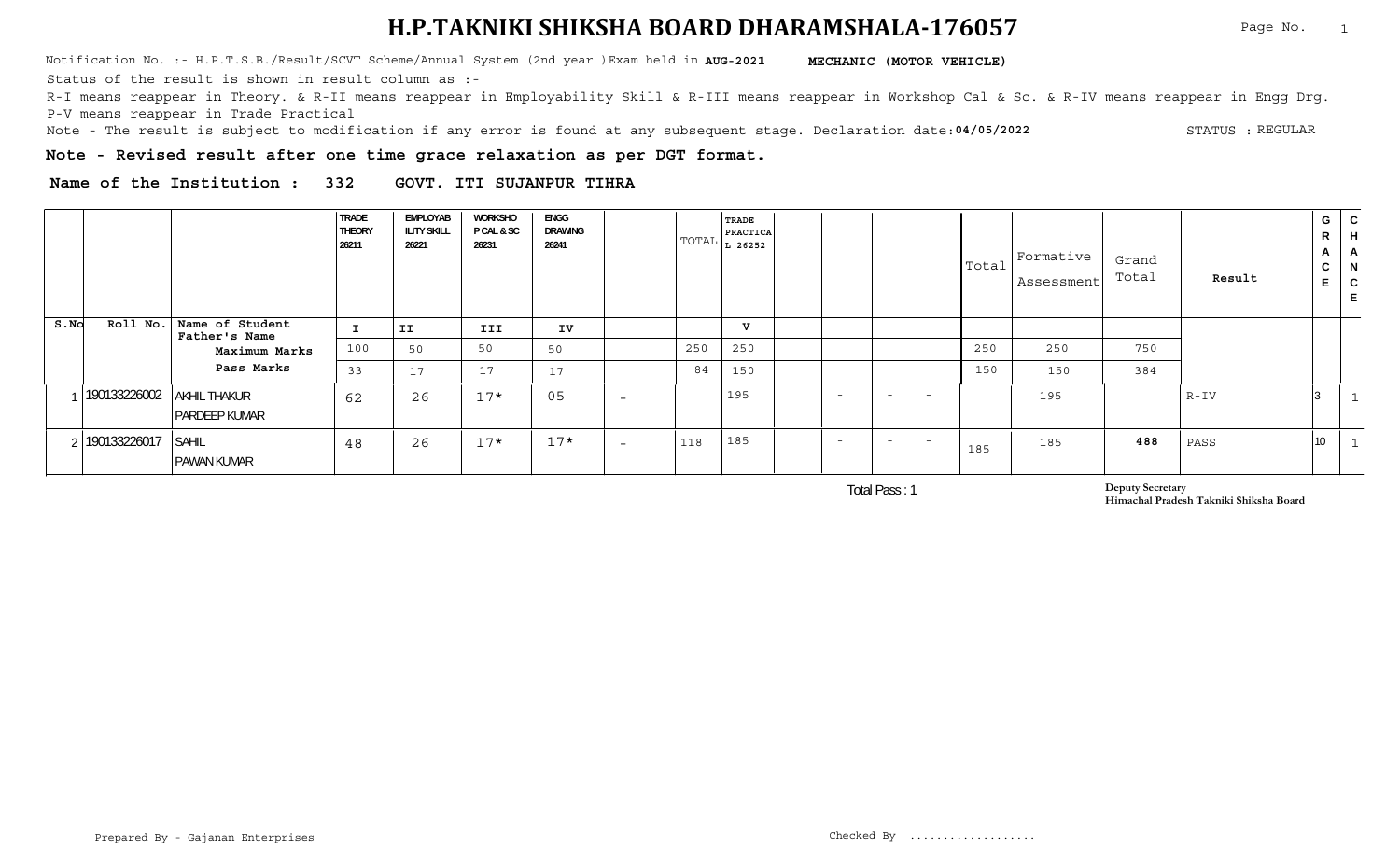Notification No. :- H.P.T.S.B./Result/SCVT Scheme/Annual System (2nd year )Exam held in **AUG-2021 ELECTRICIAN** 

Status of the result is shown in result column as :-

R-I means reappear in Theory. & R-II means reappear in Employability Skill & R-III means reappear in Workshop Cal & Sc. & R-IV means reappear in Engg Drg. P-V means reappear in Trade Practical

**04/05/2022** Note - The result is subject to modification if any error is found at any subsequent stage. Declaration date: STATUS : STATUS : REGULAR

**Note - Revised result after one time grace relaxation as per DGT format.**

**Name of the Institution : 332 GOVT. ITI SUJANPUR TIHRA**

|      |                |                                              | <b>TRADE</b><br><b>THEORY</b><br>29211 | EMPLOYAB<br><b>ILITY SKILL</b><br>29221 | WORKSHO<br>P CAL & SC<br>29231 | ENGG<br>DRAWING<br>29241       | TOTAL | TRADE<br>PRACTICA<br>L 29252 |        |                          |                          | Total | Formative<br>Assessment | Grand<br>Total | Result   | G<br>R<br>$\mathsf{A}$<br>◡ | ${\bf C}$<br>H<br>A<br>N<br>$\mathsf{C}$ |
|------|----------------|----------------------------------------------|----------------------------------------|-----------------------------------------|--------------------------------|--------------------------------|-------|------------------------------|--------|--------------------------|--------------------------|-------|-------------------------|----------------|----------|-----------------------------|------------------------------------------|
| S.NO | Roll No.       | Name of Student<br>Father's Name             | $\mathbf{I}$                           | II                                      | <b>III</b>                     | IV                             |       | $\mathbf{v}$                 |        |                          |                          |       |                         |                |          |                             |                                          |
|      |                | Maximum Marks                                | 100                                    | 50                                      | 50                             | 50                             | 250   | 250                          |        |                          |                          | 250   | 250                     | 750            |          |                             |                                          |
|      |                | Pass Marks                                   | 33                                     | 17                                      | 17                             | 17                             | 84    | 150                          |        |                          |                          | 150   | 150                     | 384            |          |                             |                                          |
|      | 190133229005   | ANIKET<br><b>ASHOK KUMAR</b>                 | $33*$                                  | 24                                      | 26                             | 20<br>$\overline{\phantom{0}}$ | 110   | 190                          | $\sim$ | $\overline{\phantom{a}}$ | $\overline{a}$           | 190   | 190                     | 490            | PASS     |                             | - 11                                     |
|      | 190133229008   | <b>ANKIT THAKUR</b><br><b>MAHINDER SINGH</b> | $33*$                                  | 24                                      | 22                             | 08<br>$\overline{\phantom{0}}$ |       | 230                          | $\sim$ | $\overline{\phantom{a}}$ | $\overline{\phantom{0}}$ |       | 230                     |                | $R - IV$ |                             |                                          |
|      | 3 190133229014 | <b>JAWALA PRASAD</b><br><b>UMESH KUMAR</b>   | 38                                     | 30                                      | $17*$                          | 04<br>$\overline{\phantom{0}}$ |       | 208                          |        | $\overline{\phantom{0}}$ | $\overline{\phantom{0}}$ |       | 208                     |                | $R - IV$ |                             |                                          |

Total Pass : 1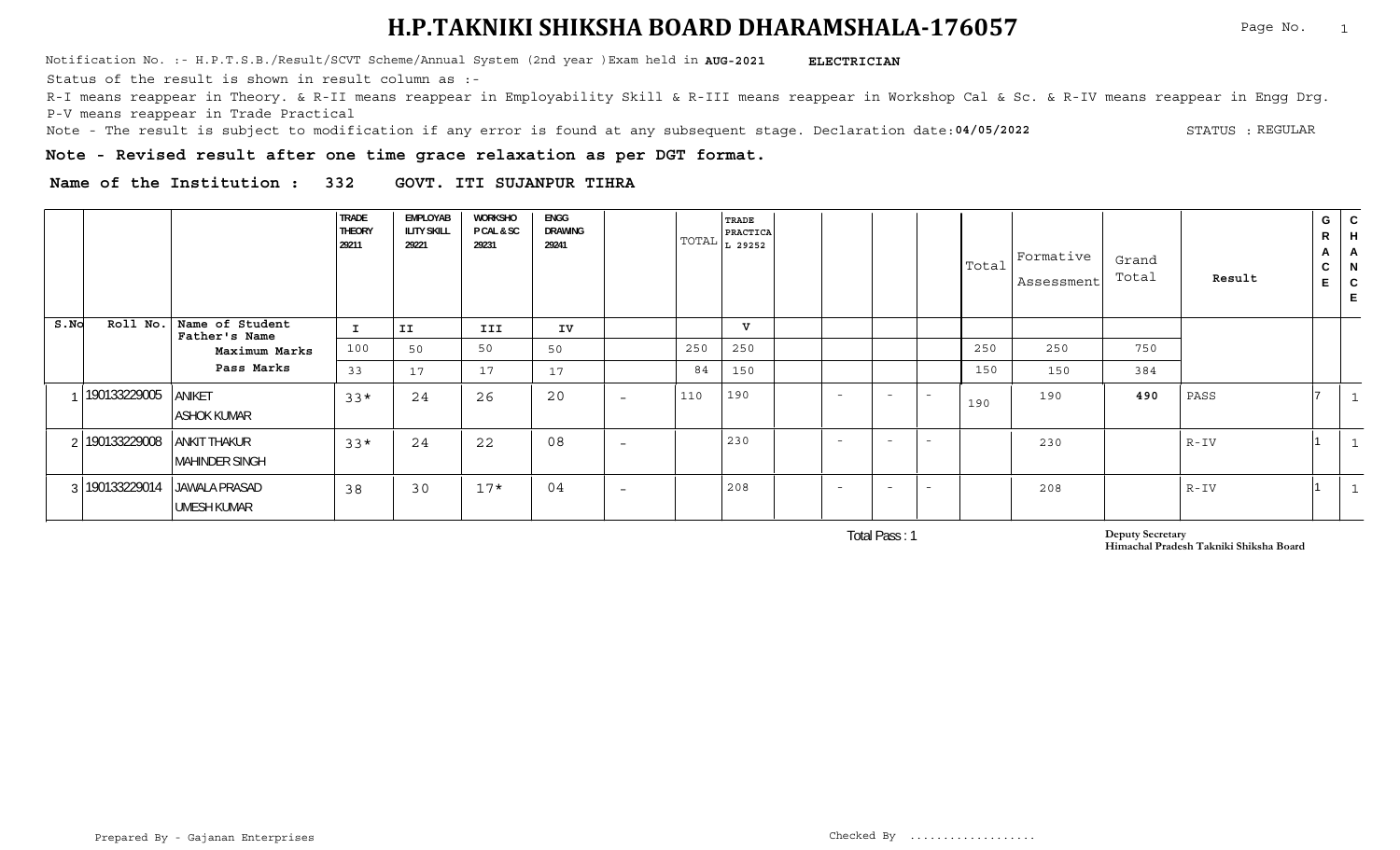Notification No. :- H.P.T.S.B./Result/SCVT Scheme/Annual System (1st year )Exam held in **MECHANIC DIESEL ENGINE AUG-2021** . STATUS :<br>Note - The result is subject to modification if any error is found at any subsequent stage. Declaration date:**04/05/2022** Status of the result is shown in result column as :-R-I means reappear in Theory. & R-II means reappear in Emp. Skill. & R-III means reappear in Workshop Cal & Sc. & R-IV means reap pear in Engg Drg. P-V means reappear in Trade Practical & P-VI means reappear in Auto Shop Practical.

STATUS : REGULAR

Page No. 1

**Note - Revised result after one time grace relaxation as per DGT format.**

**Name of the Institution : 417 GOVT ITI NAGROTA BAGWAN AT SERATHANA (KANGRA)**

|      |                          |                                             | <b>TRADE</b><br><b>THEORY</b><br>65111 | EMPLOYAB<br><b>ILITY SKILL</b><br>65121 | WORKSHO<br><b>P CAL &amp; SC</b><br>65131 | ENGG<br>DRAWING<br>65141 |                          |     | <b>TRADE</b><br><b>PRACTICA</b><br>$\boxed{\text{TOTAL}$ $L$ 65152 |        |        |        | Total | Formative<br>Assessment | Grand<br>Total | Result | R<br>$\mathbf{A}$<br>$\sim$<br>◡ | $G \mid C$<br>$\mathsf{H}$<br>$\mathsf{H}$<br>- N<br>C |
|------|--------------------------|---------------------------------------------|----------------------------------------|-----------------------------------------|-------------------------------------------|--------------------------|--------------------------|-----|--------------------------------------------------------------------|--------|--------|--------|-------|-------------------------|----------------|--------|----------------------------------|--------------------------------------------------------|
| S.NO |                          | Roll No.   Name of Student<br>Father's Name |                                        | II                                      | III                                       | IV                       |                          |     | TT.                                                                |        |        |        |       |                         |                |        |                                  |                                                        |
|      |                          | Maximum Marks                               | 100                                    | 50                                      | 50                                        | 50                       |                          | 250 | 250                                                                |        |        |        | 250   | 200                     | 700            |        |                                  |                                                        |
|      |                          | Pass Marks                                  | 33                                     | 17                                      | 17                                        | 17                       |                          | 84  | 150                                                                |        |        |        | 150   | 120                     | 354            |        |                                  |                                                        |
|      | 200141765006 ANKIT KUMAR | <b>SURJEET KUMAR</b>                        | $33*$                                  | 40                                      | $17*$                                     | 32                       | $\overline{\phantom{0}}$ | 130 | 201                                                                | $\sim$ | $\sim$ | $\sim$ | 201   | 162                     | 493            | PASS   |                                  |                                                        |

Total Pass : 1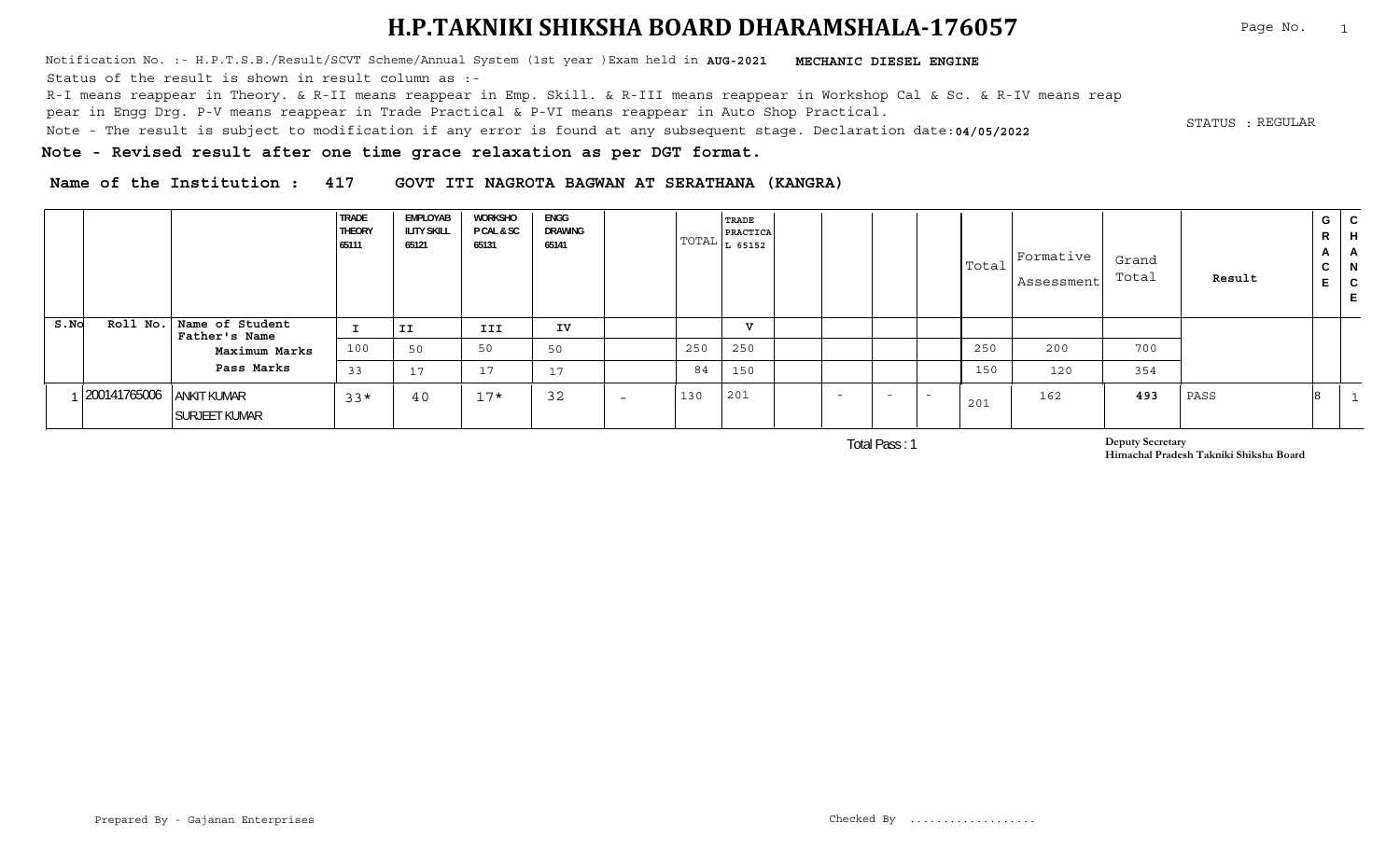Notification No. :- H.P.T.S.B./Result/SCVT Scheme/Annual System (1st year )Exam held in **AUG-2021 SOLAR TECHNICIAN (ELECTRICAL)** Status of the result is shown in result column as :-

R-I means reappear in Theory. & R-II means reappear in Emp. Skill. & R-III means reappear in Workshop Cal & Sc. & R-IV means reap

pear in Engg Drg. P-V means reappear in Trade Practical & P-VI means reappear in Auto Shop Practical.

. STATUS :<br>Note - The result is subject to modification if any error is found at any subsequent stage. Declaration date:**04/05/2022** 

**Note - Revised result after one time grace relaxation as per DGT format.**

**Name of the Institution : 422 GOVT ITI JAWALI (KANGRA)**

|      |              |                                           | <b>TRADE</b><br><b>THEORY</b><br>98111 | EMPLOYAB<br><b>ILITY SKILL</b><br>98121 | WORKSHO<br><b>P CAL &amp; SC</b><br>98131 | ENGG<br>DRAWING<br>98141   |                          |     | <b>TRADE</b><br><b>PRACTICA</b><br>$\text{TOTAL}$ $L_{98152}$ |                          |                          |                          | Total | Formative<br>Assessment | Grand<br>Total | Result  | G  <br>R<br>$\mathbf{A}$<br>◡ | C.<br>H<br>- N<br>C |
|------|--------------|-------------------------------------------|----------------------------------------|-----------------------------------------|-------------------------------------------|----------------------------|--------------------------|-----|---------------------------------------------------------------|--------------------------|--------------------------|--------------------------|-------|-------------------------|----------------|---------|-------------------------------|---------------------|
| S.No |              | Roll No. Name of Student<br>Father's Name |                                        | II                                      | III                                       | IV                         |                          |     | T                                                             |                          |                          |                          |       |                         |                |         |                               |                     |
|      |              | Maximum Marks                             | 100                                    | 50                                      | 50                                        | 50                         |                          | 250 | 250                                                           |                          |                          |                          | 250   | 200                     | 700            |         |                               |                     |
|      |              | Pass Marks                                | 33                                     | 17                                      | 17                                        | $\overline{1}$<br><b>L</b> |                          | 84  | 150                                                           |                          |                          |                          | 150   | 120                     | 354            |         |                               |                     |
|      | 200142298014 | KARAN GULERI<br><b>RAJESH KUMAR</b>       | 16                                     | 34                                      | $17*$                                     | 26                         | $\overline{\phantom{0}}$ |     | 191                                                           | $\overline{\phantom{0}}$ | $\overline{\phantom{0}}$ | $\overline{\phantom{a}}$ |       | 152                     |                | $R - I$ |                               |                     |

Total Pass : 0

**Deputy Secretary Himachal Pradesh Takniki Shiksha Board**

Page No. 1

STATUS : REGULAR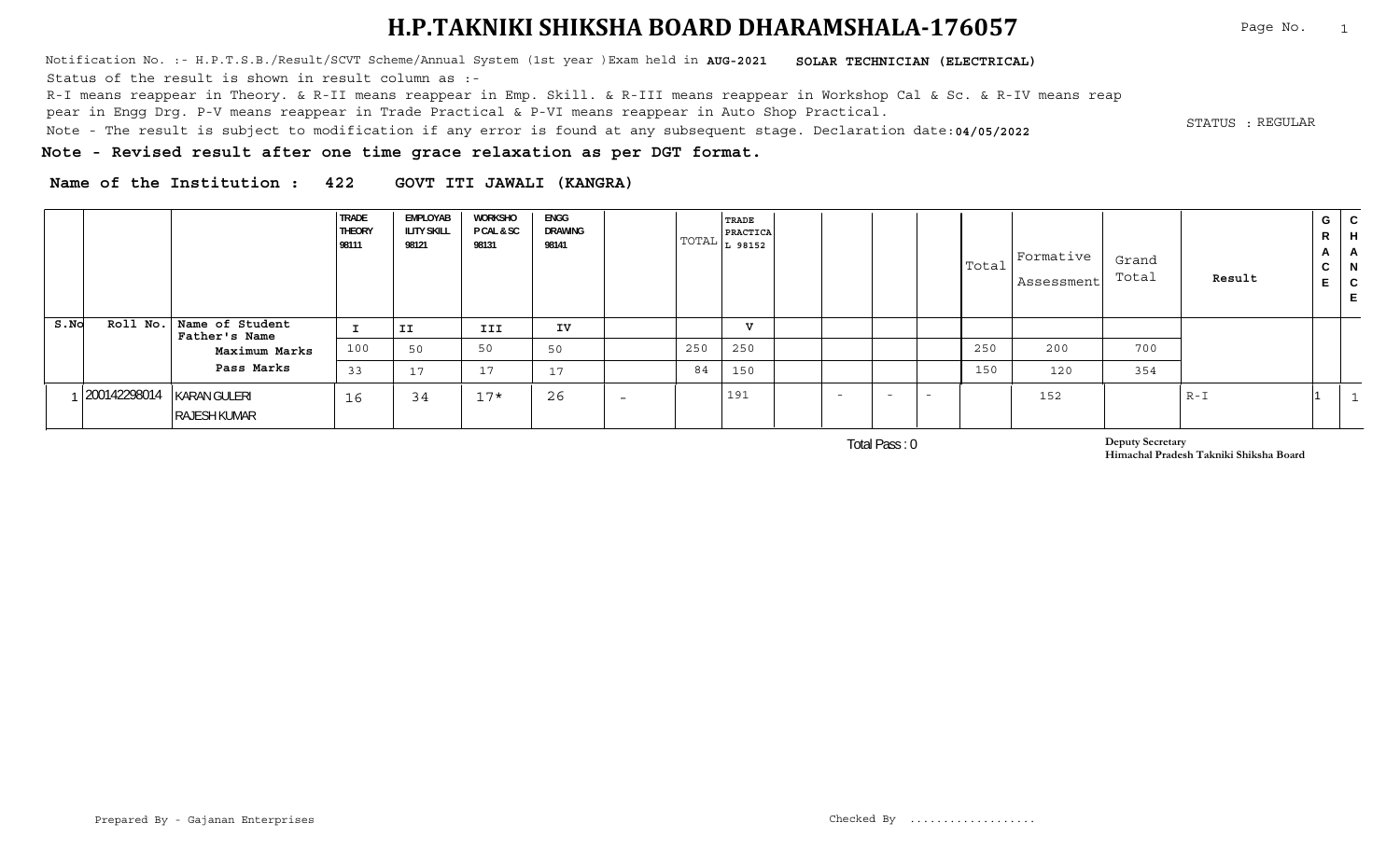Notification No. :- H.P.T.S.B./Result/SCVT Scheme/Annual System (1st year )Exam held in **AUG-2021 ELECTRICIAN** 

Status of the result is shown in result column as :-

R-I means reappear in Theory. & R-II means reappear in Emp. Skill. & R-III means reappear in Workshop Cal & Sc. & R-IV means reap

pear in Engg Drg. P-V means reappear in Trade Practical & P-VI means reappear in Auto Shop Practical.

. STATUS :<br>Note - The result is subject to modification if any error is found at any subsequent stage. Declaration date:**04/05/2022** 

STATUS : REGULAR

**Note - Revised result after one time grace relaxation as per DGT format.**

**Name of the Institution : 438 RAVINDER NATH TAGORE MEMORIAL PVT ITI PARWANOO**

|      |                           |                                     | <b>TRADE</b><br><b>THEORY</b><br>29111 | <b>EMPLOYAB</b><br><b>ILITY SKILL</b><br>29121 | <b>WORKSHO</b><br>P CAL & SC<br>29131 | <b>ENGG</b><br><b>DRAWING</b><br>29141 |                          |     | <b>TRADE</b><br>PRACTICA<br>$ TOTAL _{L}$ 29152 $ $ |                          |                          |                          |     | $ \text{Total} $ Formative $\frac{1}{2}$<br>Assessment | Grand<br>Total | Result  | G<br>R<br>$\mathsf{A}$<br>$\sim$<br>◡ | C<br>H<br>- A<br>N<br>$\mathsf{C}$ |
|------|---------------------------|-------------------------------------|----------------------------------------|------------------------------------------------|---------------------------------------|----------------------------------------|--------------------------|-----|-----------------------------------------------------|--------------------------|--------------------------|--------------------------|-----|--------------------------------------------------------|----------------|---------|---------------------------------------|------------------------------------|
| S.NO | Roll No.                  | Name of Student<br>Father's Name    |                                        | II.                                            | III                                   | IV                                     |                          |     | v                                                   |                          |                          |                          |     |                                                        |                |         |                                       |                                    |
|      |                           | Maximum Marks                       | 100                                    | 50                                             | 50                                    | 50                                     |                          | 250 | 250                                                 |                          |                          |                          | 250 | 200                                                    | 700            |         |                                       |                                    |
|      |                           | Pass Marks                          | 33                                     | 17                                             | 17                                    | 17                                     |                          | 84  | 150                                                 |                          |                          |                          | 150 | 120                                                    | 354            |         |                                       |                                    |
|      | 200143829003 FAQUIR CHAND | <b>JAGIYA</b>                       | $33*$                                  | 32                                             | 10                                    | 20                                     | $\overline{\phantom{0}}$ |     | 165                                                 | $\overline{\phantom{0}}$ | <b>COL</b>               | $-$                      |     | 164                                                    |                | $R-III$ |                                       |                                    |
|      | 2 200143829014            | <b>VISHAL</b><br><b>KARAM SINGH</b> | 20                                     | 40                                             | $17*$                                 | 21                                     | $\overline{\phantom{0}}$ |     | 165                                                 | $\overline{\phantom{0}}$ | $\overline{\phantom{0}}$ | $\overline{\phantom{a}}$ |     | 179                                                    |                | $R - I$ |                                       |                                    |

Total Pass : 0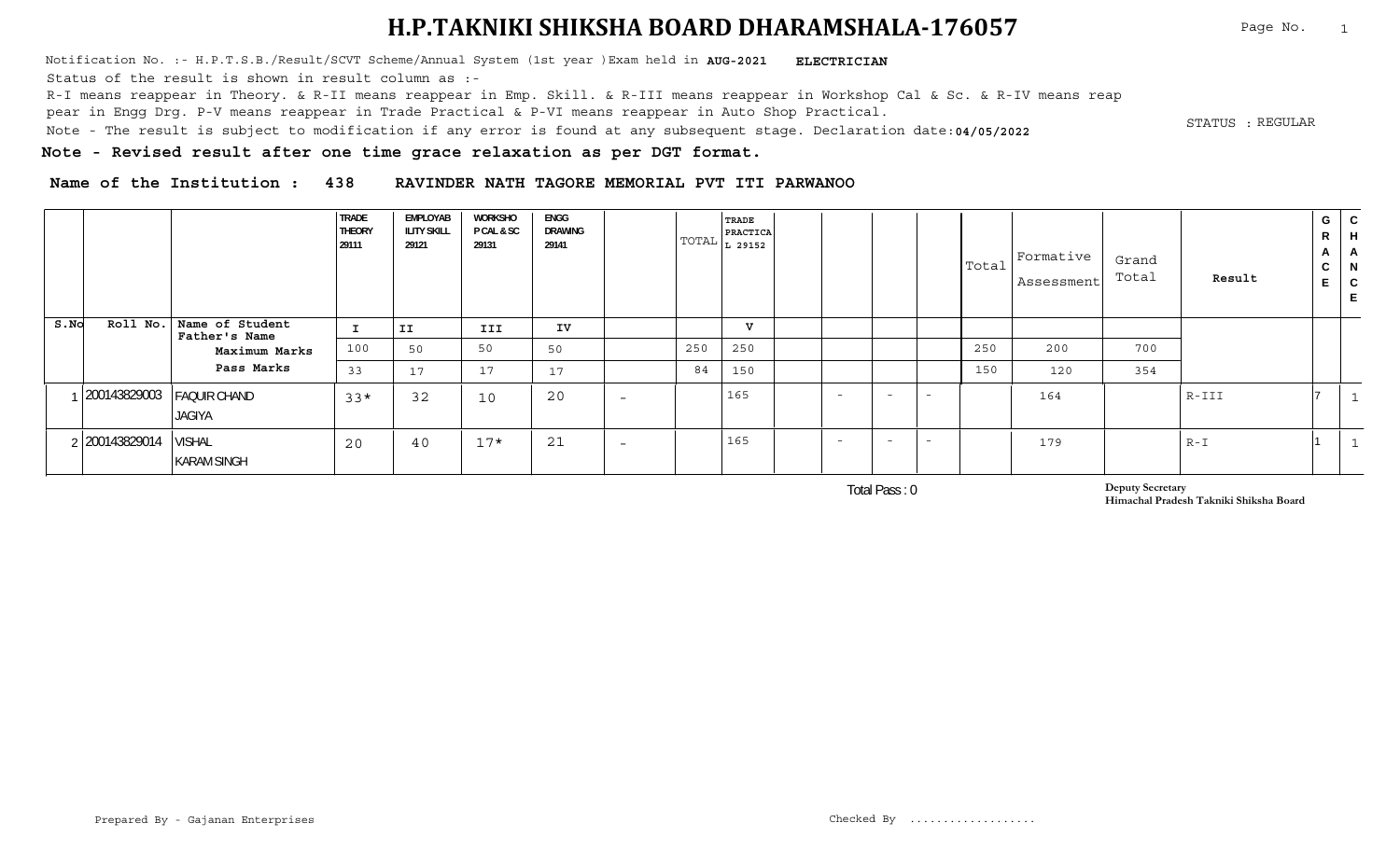Notification No. :- H.P.T.S.B./Result/SCVT Scheme/Annual System (2nd year )Exam held in **AUG-2021 ELECTRICIAN** 

Status of the result is shown in result column as :-

R-I means reappear in Theory. & R-II means reappear in Employability Skill & R-III means reappear in Workshop Cal & Sc. & R-IV means reappear in Engg Drg. P-V means reappear in Trade Practical

**05/04/22** Note - The result is subject to modification if any error is found at any subsequent stage. Declaration date: STATUS : STATUS : REGULAR

**Note - Revised result after one time grace relaxation as per DGT format.**

**Name of the Institution : 438 RAVINDER NATH TAGORE MEMORIAL PVT ITI PARWANOO**

|      |                |                                           | <b>TRADE</b><br><b>THEORY</b><br>29211 | <b>EMPLOYAB</b><br><b>ILITY SKILL</b><br>29221 | <b>WORKSHO</b><br>P CAL & SC<br>29231 | <b>ENGG</b><br><b>DRAWING</b><br>29241 |                          |     | TRADE<br>PRACTICA<br>$\text{TOTAL}\left  \text{L}\right.$ 29252 |                          |                          |                          | Total | Formative<br>Assessment | Grand<br>Total | Result   | G<br>$\mathsf{R}$<br>А<br>${\bf C}$<br>E | ${\rm c}$<br>H<br>A<br>N<br>$\mathsf{C}$<br>E |
|------|----------------|-------------------------------------------|----------------------------------------|------------------------------------------------|---------------------------------------|----------------------------------------|--------------------------|-----|-----------------------------------------------------------------|--------------------------|--------------------------|--------------------------|-------|-------------------------|----------------|----------|------------------------------------------|-----------------------------------------------|
| S.NO | Roll No.       | Name of Student<br>Father's Name          | I.                                     | II                                             | III                                   | IV                                     |                          |     | v                                                               |                          |                          |                          |       |                         |                |          |                                          |                                               |
|      |                | Maximum Marks                             | 100                                    | 50                                             | 50                                    | 50                                     |                          | 250 | 250                                                             |                          |                          |                          | 250   | 250                     | 750            |          |                                          |                                               |
|      |                | Pass Marks                                | 33                                     | 17                                             | 17                                    | 17                                     |                          | 84  | 150                                                             |                          |                          |                          | 150   | 150                     | 384            |          |                                          |                                               |
|      | 190143829001   | <b>ABHISHEK</b><br><b>RAVINDER KUMAR</b>  | 34                                     | AВ                                             | $17*$                                 | 22                                     | $\overline{\phantom{a}}$ |     | 185                                                             | $\overline{\phantom{a}}$ | $\overline{\phantom{0}}$ | $\overline{\phantom{a}}$ |       | 214                     |                | $R - II$ |                                          |                                               |
|      | 2 190143829004 | <b>KARAM CHAND</b><br><b>MADAN LAL</b>    | $33*$                                  | 34                                             | $17*$                                 | 10                                     | $\overline{\phantom{a}}$ |     | 178                                                             | $\overline{\phantom{a}}$ | $\overline{\phantom{0}}$ | $\overline{\phantom{a}}$ |       | 238                     |                | $R-IV$   | 10 <sup>°</sup>                          |                                               |
|      | 3 190143829007 | <b>MOHIT KUMAR</b><br><b>LALIT KUMAR</b>  | $33*$                                  | 34                                             | $17*$                                 | 09                                     | $\overline{\phantom{a}}$ |     | 170                                                             | $\overline{\phantom{a}}$ | $\overline{\phantom{0}}$ | $\overline{\phantom{a}}$ |       | 228                     |                | $R - IV$ |                                          |                                               |
|      | 190143829010   | PIPENDER KUMAR<br><b>UTTAM SINGH</b>      | 34                                     | 30                                             | $17*$                                 | 10                                     | $\overline{\phantom{a}}$ |     | 168                                                             | $\overline{a}$           | $\overline{\phantom{0}}$ | $\sim$                   |       | 202                     |                | $R - IV$ |                                          |                                               |
|      | 5 190143829011 | <b>RAKESH KUMAR</b><br><b>DEEP CHAND</b>  | 38                                     | 26                                             | $17*$                                 | 08                                     | $\overline{\phantom{a}}$ |     | 165                                                             | $\overline{\phantom{a}}$ | $\sim$                   | $\overline{\phantom{a}}$ |       | 209                     |                | $R-IV$   |                                          | - 1                                           |
|      | 6 190143829014 | <b>SURINDER THAKUR</b><br>NARINDER THAKUR | $33*$                                  | 32                                             | $17*$                                 | 08                                     | $\overline{\phantom{a}}$ |     | 167                                                             | $\overline{\phantom{a}}$ | $\overline{\phantom{0}}$ | $\overline{\phantom{a}}$ |       | 228                     |                | $R - IV$ | 8                                        |                                               |

Total Pass : 0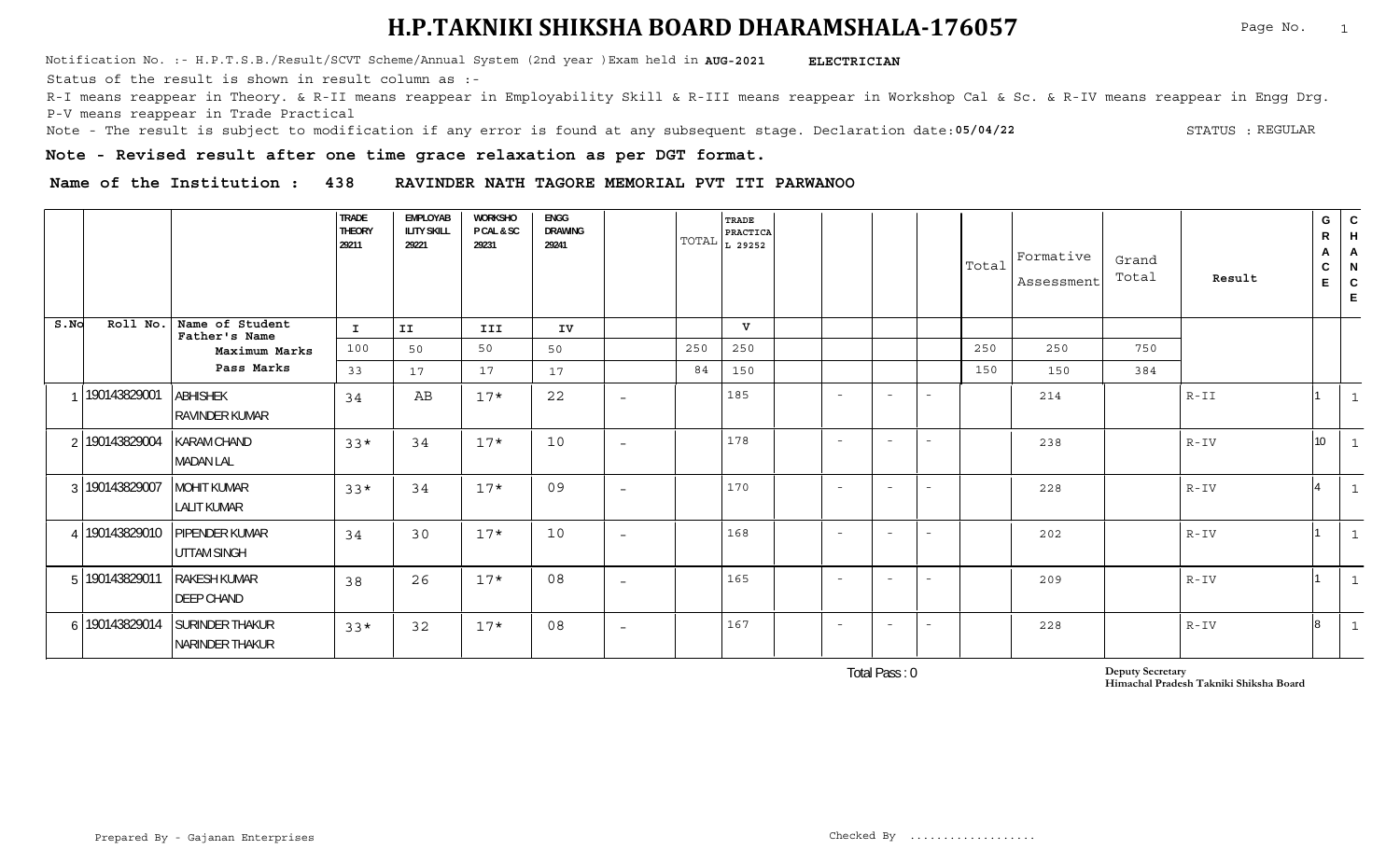Notification No. :- H.P.T.S.B./Result/SCVT Scheme/Annual System (1st year )Exam held in **AUG-2021 ELECTRICIAN** 

Status of the result is shown in result column as :-

R-I means reappear in Theory. & R-II means reappear in Emp. Skill. & R-III means reappear in Workshop Cal & Sc. & R-IV means reap

pear in Engg Drg. P-V means reappear in Trade Practical & P-VI means reappear in Auto Shop Practical.

. STATUS :<br>Note - The result is subject to modification if any error is found at any subsequent stage. Declaration date:**04/05/2022** 

STATUS : REGULAR

**Note - Revised result after one time grace relaxation as per DGT format.**

**Name of the Institution : 450 GOVT. ITI SUMMERKOT, SHIMLA**

|      |              |                                      | <b>TRADE</b><br><b>THEORY</b><br>29111 | EMPLOYAB<br><b>ILITY SKILL</b><br>29121 | WORKSHO<br><b>PCAL &amp; SC</b><br>29131 | ENGG<br>DRAWING<br>29141   |                          |     | <b>TRADE</b><br><b>PRACTICA</b><br>$\text{TOTAL}$ $L$ 29152 $\text{I}$ |        |                          |     | Total | Formative<br>Assessment | Grand<br>Total | Result | G<br>$\mathbf{r}$<br>◡<br><u>ь</u> | ື<br>◡ |
|------|--------------|--------------------------------------|----------------------------------------|-----------------------------------------|------------------------------------------|----------------------------|--------------------------|-----|------------------------------------------------------------------------|--------|--------------------------|-----|-------|-------------------------|----------------|--------|------------------------------------|--------|
| S.NO | Roll No.     | Name of Student<br>Father's Name     |                                        | IJ                                      | III                                      | IV                         |                          |     | $\overline{v}$                                                         |        |                          |     |       |                         |                |        |                                    |        |
|      |              | Maximum Marks                        | 100                                    | 50                                      | 50                                       | 50                         |                          | 250 | 250                                                                    |        |                          |     | 250   | 200                     | 700            |        |                                    |        |
|      |              | Pass Marks                           | 33                                     | 17                                      | 17                                       | $\mathcal{L}$<br>$\perp$ / |                          | 84  | 150                                                                    |        |                          |     | 150   | 120                     | 354            |        |                                    |        |
|      | 200145029017 | <b>VIKRAM VIJAY</b><br>SANDEEP KUMAR | $33*$                                  | 36                                      | 40                                       | 32                         | $\overline{\phantom{0}}$ | 150 | 155                                                                    | $\sim$ | $\overline{\phantom{0}}$ | - - | 155   | 170                     | 475            | PASS   |                                    |        |

Total Pass : 1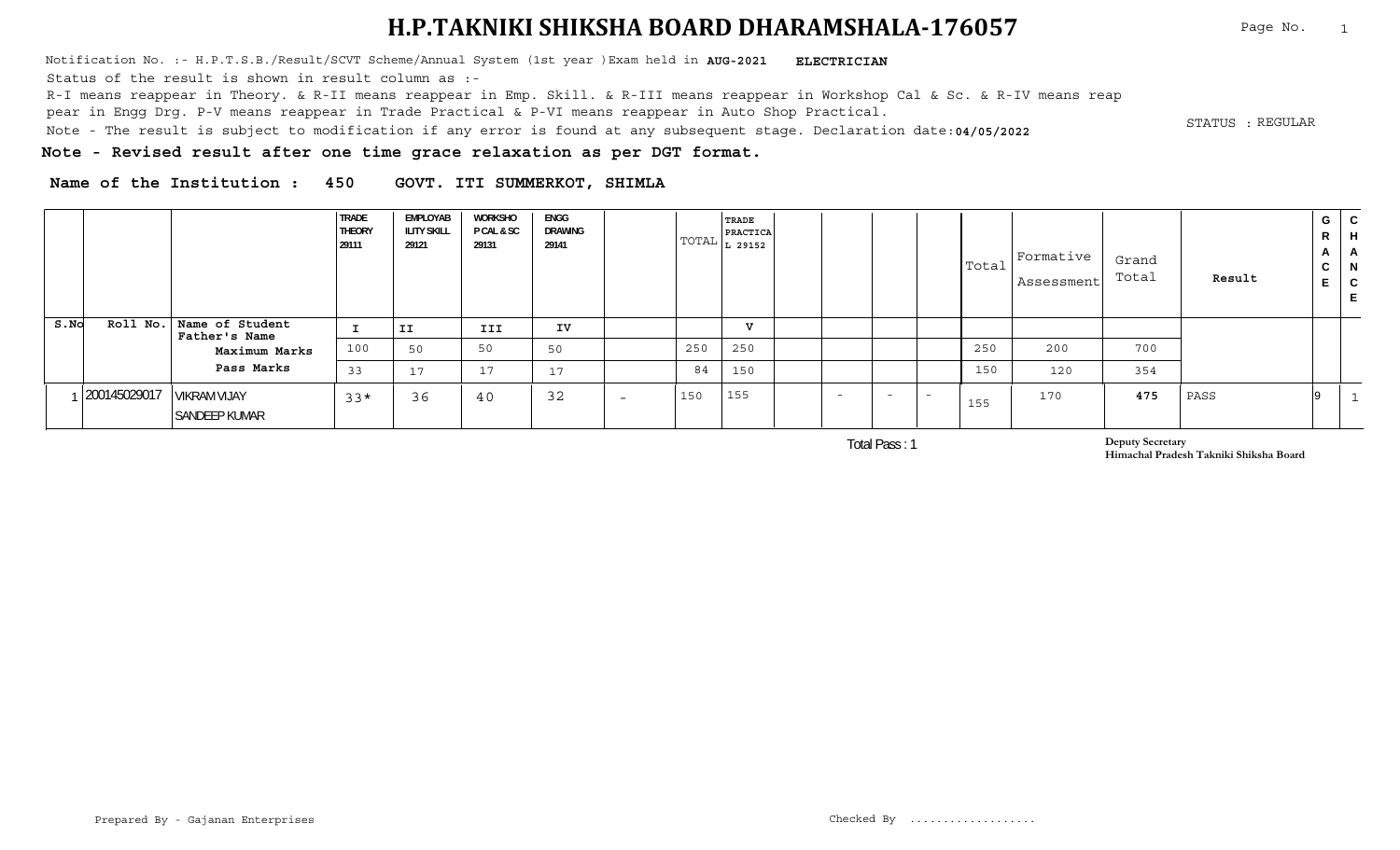Notification No. :- H.P.T.S.B./Result/SCVT Scheme/Annual System (2nd year )Exam held in **AUG-2021 ELECTRICIAN** 

Status of the result is shown in result column as :-

R-I means reappear in Theory. & R-II means reappear in Employability Skill & R-III means reappear in Workshop Cal & Sc. & R-IV means reappear in Engg Drg. P-V means reappear in Trade Practical

**05/04/22** Note - The result is subject to modification if any error is found at any subsequent stage. Declaration date: STATUS : STATUS : REGULAR

**Note - Revised result after one time grace relaxation as per DGT format.**

**Name of the Institution : 461 GOVT. ITI KAULAWALA BHOOD, NAHAN**

|      |          |                                                     | <b>TRADE</b><br><b>THEORY</b><br>29211 | EMPLOYAB<br><b>ILITY SKILL</b><br>29221 | <b>WORKSHO</b><br>P CAL & SC<br>29231 | <b>ENGG</b><br>DRAWING<br>29241 |                          | TRADE<br>PRACTICA<br>$ TOTAL _{L}$ 29252 $ $ |                          |            |                          |     | $ \texttt{Total} $ Formative<br>Assessment | Grand<br>Total | Result   | G<br>R<br>A<br>$\sim$<br>◡<br>$\mathbf{r}$<br>Е. | ◡<br>-п<br>A<br>- 14<br>$\sim$<br>◡ |
|------|----------|-----------------------------------------------------|----------------------------------------|-----------------------------------------|---------------------------------------|---------------------------------|--------------------------|----------------------------------------------|--------------------------|------------|--------------------------|-----|--------------------------------------------|----------------|----------|--------------------------------------------------|-------------------------------------|
| S.NO | Roll No. | Name of Student<br>Father's Name                    |                                        | II                                      | III                                   | IV                              |                          | $\mathbf{v}$                                 |                          |            |                          |     |                                            |                |          |                                                  |                                     |
|      |          | Maximum Marks                                       | 100                                    | 50                                      | 50                                    | 50                              | 250                      | 250                                          |                          |            |                          | 250 | 250                                        | 750            |          |                                                  |                                     |
|      |          | Pass Marks                                          | 33                                     | 17                                      | 17                                    | 17                              |                          | 84<br>150                                    |                          |            |                          | 150 | 150                                        | 384            |          |                                                  |                                     |
|      |          | 190146129002 ADITYA THAKUR<br><b>RANJEET SINGH</b>  | 42                                     | 22                                      | $17*$                                 | 08                              | $\overline{\phantom{0}}$ | 186                                          | $\sim$                   | <b>COL</b> | $\overline{\phantom{a}}$ |     | 202                                        |                | $R - IV$ |                                                  |                                     |
|      |          | 2   190146129008   NARENDER DUTT<br><b>SITA RAM</b> | 52                                     | 28                                      | $17*$                                 | 10                              | $\overline{\phantom{0}}$ | 184                                          | $\overline{\phantom{0}}$ | $-$        | $\overline{\phantom{a}}$ |     | 212                                        |                | $R - IV$ |                                                  |                                     |

Total Pass : 0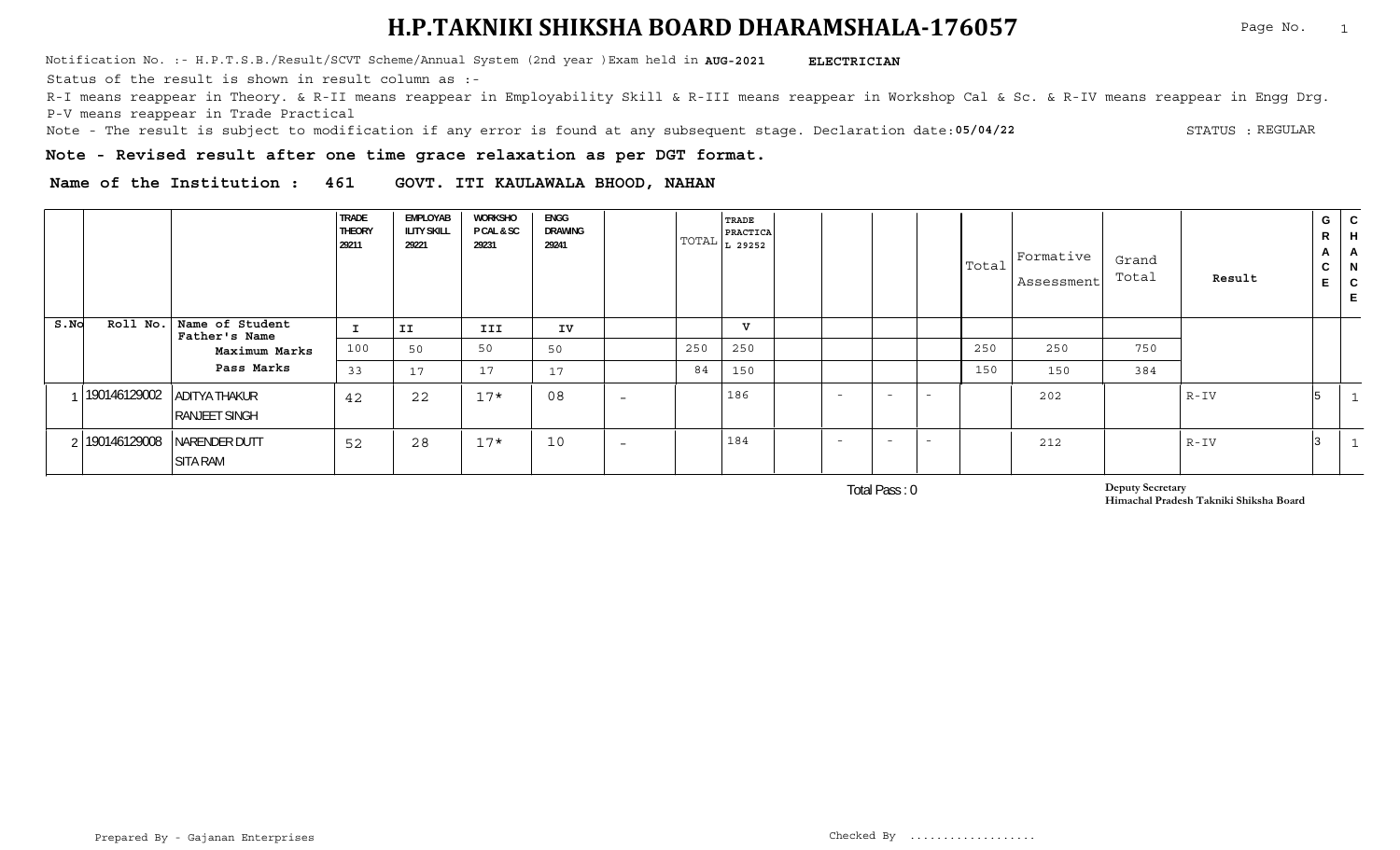Notification No. :- H.P.T.S.B./Result/SCVT Scheme/Annual System (1st year )Exam held in **MECHANIC (MOTOR VEHICLE) AUG-2021** Status of the result is shown in result column as :-

R-I means reappear in Theory. & R-II means reappear in Emp. Skill. & R-III means reappear in Workshop Cal & Sc. & R-IV means reap

pear in Engg Drg. P-V means reappear in Trade Practical & P-VI means reappear in Auto Shop Practical.

. STATUS :<br>Note - The result is subject to modification if any error is found at any subsequent stage. Declaration date:**04/05/2022** 

**Note - Revised result after one time grace relaxation as per DGT format.**

**Name of the Institution : 462 GOVT. ITI RAJHOON**

|      |              |                                             | <b>TRADE</b><br><b>THEORY</b><br>26111 | EMPLOYAB<br><b>ILITY SKILL</b><br>26121 | WORKSHO<br><b>PCAL &amp; SC</b><br>26131 | ENGG<br>DRAWING<br>26141 |                          |     | <b>TRADE</b><br><b>PRACTICA</b><br>$\vert$ TOTAL $\vert$ $_{\rm L}$ 26152 $\vert$ |                          |                          |        | Total | Formative<br>Assessment | Grand<br>Total | Result | G  <br>R<br>$\mathbf{A}$<br>ັບ | C.<br>$\mathsf{H}$<br>$\mathbf{H}$<br>- N<br>C |
|------|--------------|---------------------------------------------|----------------------------------------|-----------------------------------------|------------------------------------------|--------------------------|--------------------------|-----|-----------------------------------------------------------------------------------|--------------------------|--------------------------|--------|-------|-------------------------|----------------|--------|--------------------------------|------------------------------------------------|
| S.NO |              | Roll No.   Name of Student<br>Father's Name |                                        | II                                      | III                                      | IV                       |                          |     | $\overline{v}$                                                                    |                          |                          |        |       |                         |                |        |                                |                                                |
|      |              | Maximum Marks                               | 100                                    | 50                                      | 50                                       | 50                       |                          | 250 | 250                                                                               |                          |                          |        | 250   | 200                     | 700            |        |                                |                                                |
|      |              | Pass Marks                                  | 33                                     | 17                                      | 17                                       | 17                       |                          | 84  | 150                                                                               |                          |                          |        | 150   | 120                     | 354            |        |                                |                                                |
|      | 200146226010 | <b>NIKHIL</b><br><b>GUDDU RAM</b>           | $33*$                                  | 40                                      | 26                                       | 23                       | $\overline{\phantom{0}}$ | 131 | 160                                                                               | $\overline{\phantom{0}}$ | $\overline{\phantom{0}}$ | $\sim$ | 160   | 130                     | 421            | PASS   |                                |                                                |

Total Pass : 1

**Deputy Secretary Himachal Pradesh Takniki Shiksha Board**

STATUS : REGULAR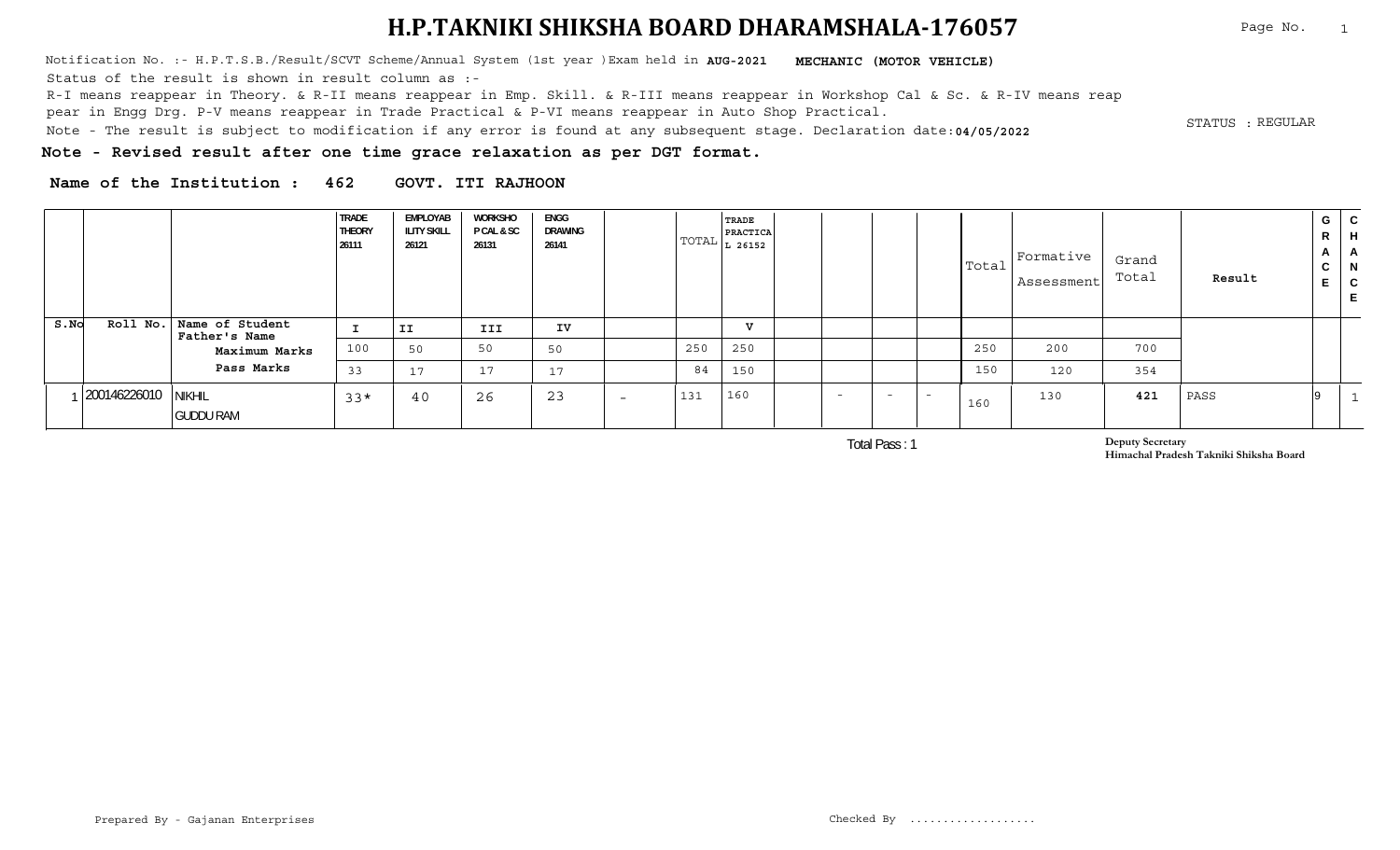Notification No. :- H.P.T.S.B./Result/SCVT Scheme/Annual System (2nd year )Exam held in **AUG-2021 ELECTRICIAN** 

Status of the result is shown in result column as :-

R-I means reappear in Theory. & R-II means reappear in Employability Skill & R-III means reappear in Workshop Cal & Sc. & R-IV means reappear in Engg Drg. P-V means reappear in Trade Practical

**05/04/22** Note - The result is subject to modification if any error is found at any subsequent stage. Declaration date: STATUS : STATUS : REGULAR

**Note - Revised result after one time grace relaxation as per DGT format.**

**Name of the Institution : 462 GOVT. ITI RAJHOON**

|      |                |                                         | <b>TRADE</b><br><b>THEORY</b><br>29211 | <b>EMPLOYAB</b><br><b>ILITY SKILL</b><br>29221 | <b>WORKSHO</b><br>P CAL & SC<br>29231 | <b>ENGG</b><br><b>DRAWING</b><br>29241 |                          |     | <b>TRADE</b><br>PRACTICA<br>$\text{TOTAL}\left _{\text{L}}\right.$ 29252 |                          |                          |                          | Total | Formative<br>Assessment | Grand<br>Total | Result   | G<br>R<br>A<br>C<br>E. | ${\mathsf C}$<br>H<br>$\overline{A}$<br>N<br>$\mathsf{C}$<br>E |
|------|----------------|-----------------------------------------|----------------------------------------|------------------------------------------------|---------------------------------------|----------------------------------------|--------------------------|-----|--------------------------------------------------------------------------|--------------------------|--------------------------|--------------------------|-------|-------------------------|----------------|----------|------------------------|----------------------------------------------------------------|
| S.NO | Roll No.       | Name of Student<br>Father's Name        | I.                                     | II                                             | <b>III</b>                            | IV                                     |                          |     | $\mathbf{v}$                                                             |                          |                          |                          |       |                         |                |          |                        |                                                                |
|      |                | Maximum Marks                           | 100                                    | 50                                             | 50                                    | 50                                     |                          | 250 | 250                                                                      |                          |                          |                          | 250   | 250                     | 750            |          |                        |                                                                |
|      |                | Pass Marks                              | 33                                     | 17                                             | 17                                    | 17                                     |                          | 84  | 150                                                                      |                          |                          |                          | 150   | 150                     | 384            |          |                        |                                                                |
|      | 190146229002   | <b>ABHISHEK</b><br><b>SATISH KUMAR</b>  | $33*$                                  | 20                                             | $17*$                                 | 06                                     | $\overline{\phantom{a}}$ |     | 180                                                                      | $\sim$                   | $\overline{\phantom{a}}$ | $\overline{\phantom{0}}$ |       | 155                     |                | $R - IV$ | 6                      | $\mathbf{1}$                                                   |
|      | 2 190146229003 | ABHISHEK BHARDWAJ<br><b>HUKAM SINGH</b> | 34                                     | $17*$                                          | 18                                    | 06                                     | $\overline{\phantom{a}}$ |     | 192                                                                      | $\overline{\phantom{a}}$ | $\overline{\phantom{a}}$ | $\overline{\phantom{0}}$ |       | 163                     |                | $R-IV$   |                        | $\mathbf{1}$                                                   |
|      | 3 190146229005 | ABHISHEK KUMAR<br><b>VIKRAM SINGH</b>   | $33*$                                  | 24                                             | 10                                    | 20                                     | $\overline{\phantom{0}}$ |     | 180                                                                      | $\overline{\phantom{0}}$ | $\overline{\phantom{a}}$ | $\overline{\phantom{a}}$ |       | 155                     |                | R-III    | $\mathsf{Q}$           | $\mathbf{1}$                                                   |
|      | 4 190146229006 | CHIRAG<br><b>BALDEV RAJ</b>             | $33*$                                  | $17*$                                          | 22                                    | 05                                     | $\overline{\phantom{0}}$ |     | 182                                                                      | $\overline{\phantom{a}}$ | $\overline{\phantom{a}}$ | $\overline{\phantom{a}}$ |       | 155                     |                | $R - IV$ | 8                      | $\mathbf{1}$                                                   |
|      | 5 190146229007 | <b>DEEPANSHU NANDA</b><br>PARVEEN NANDA | 36                                     | 10                                             | $17*$                                 | 20                                     | $\overline{\phantom{0}}$ |     | 184                                                                      | $-$                      | $\sim$                   | $\overline{\phantom{a}}$ |       | 155                     |                | $R - II$ |                        | $\mathbf{1}$                                                   |

Total Pass : 0

**Deputy Secretary Himachal Pradesh Takniki Shiksha Board**

Page No. 1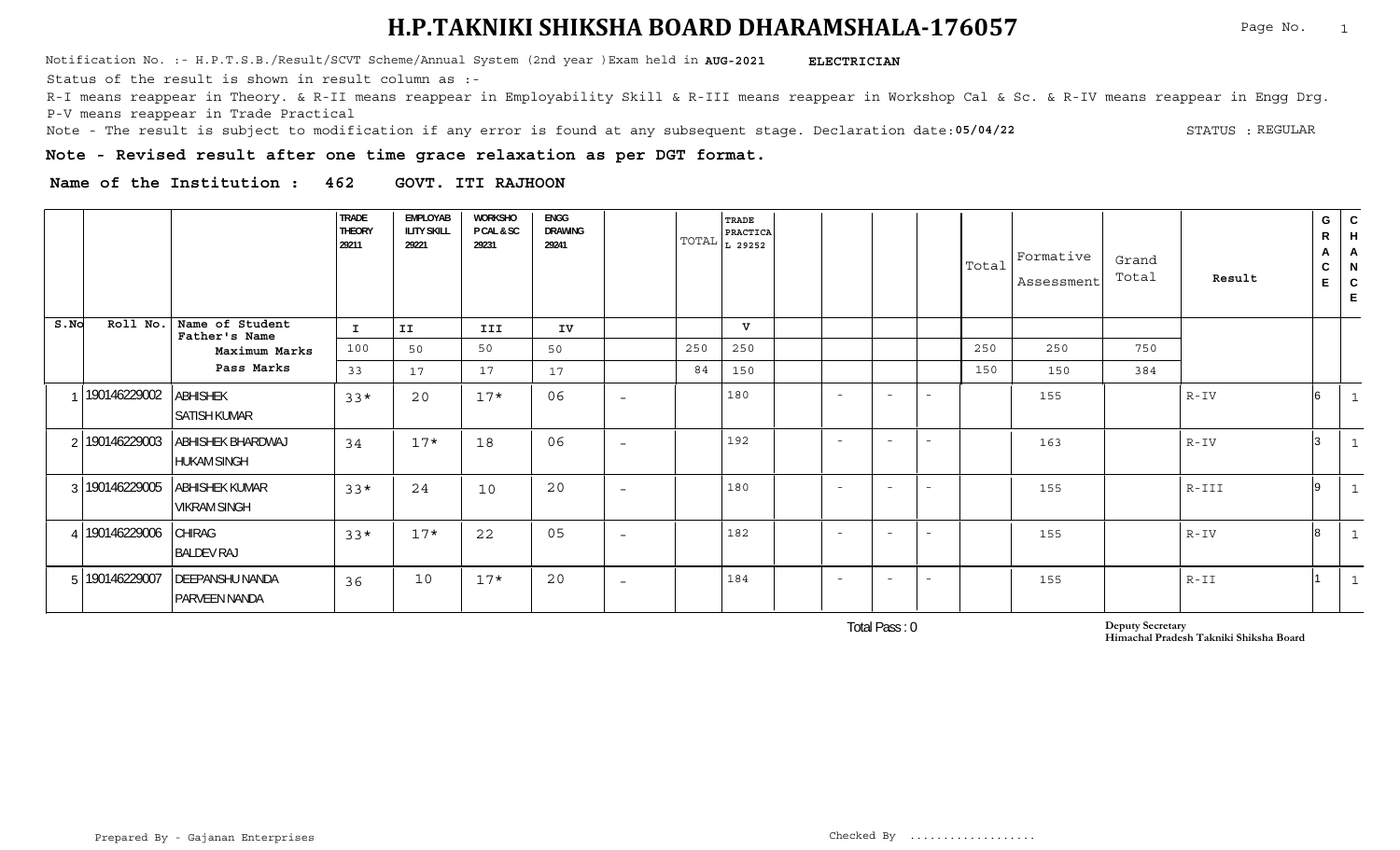<code>Notification No. :- H.P.T.S.B./Result/SCVT Scheme/Annual System (2nd year )Exam held in <code>AUG-2021 FITTER</code></code>

Status of the result is shown in result column as :-

R-I means reappear in Theory. & R-II means reappear in Employability Skill & R-III means reappear in Workshop Cal & Sc. & R-IV means reappear in Engg Drg. P-V means reappear in Trade Practical

**05/04/22** Note - The result is subject to modification if any error is found at any subsequent stage. Declaration date: STATUS : STATUS : REGULAR

**Note - Revised result after one time grace relaxation as per DGT format.**

**Name of the Institution : 462 GOVT. ITI RAJHOON**

|      |                |                                            | TRADE<br><b>THEORY</b><br>31211 | <b>EMPLOYAB</b><br><b>ILITY SKILL</b><br>31221 | <b>WORKSHO</b><br>P CAL & SC<br>31231 | ENGG<br><b>DRAWING</b><br>31241 |                          |     | TRADE<br>PRACTICA<br>TOTAL $L_{31252}$ |                          |                          |                          | Total | Formative<br>Assessment | Grand<br>Total | Result      | ${\mathsf G}$<br>${\sf R}$<br>A<br>C<br>E | C<br>H<br>$\overline{A}$<br>N<br>$\mathsf C$<br>$\mathsf E$ |
|------|----------------|--------------------------------------------|---------------------------------|------------------------------------------------|---------------------------------------|---------------------------------|--------------------------|-----|----------------------------------------|--------------------------|--------------------------|--------------------------|-------|-------------------------|----------------|-------------|-------------------------------------------|-------------------------------------------------------------|
| S.NO | Roll No.       | Name of Student<br>Father's Name           | $\mathbf{I}$                    | II.                                            | III                                   | IV                              |                          |     | $\mathbf v$                            |                          |                          |                          |       |                         |                |             |                                           |                                                             |
|      |                | Maximum Marks                              | 100                             | 50                                             | 50                                    | 50                              |                          | 250 | 250                                    |                          |                          |                          | 250   | 250                     | 750            |             |                                           |                                                             |
|      |                | Pass Marks                                 | 33                              | 17                                             | 17                                    | 17                              |                          | 84  | 150                                    |                          |                          |                          | 150   | 150                     | 384            |             |                                           |                                                             |
|      | 190146231001   | <b>ABHISHEK</b><br><b>MULKH RAJ</b>        | $33*$                           | 18                                             | 24                                    | $17*$                           |                          | 100 | 195                                    | $\overline{\phantom{a}}$ | $\overline{\phantom{a}}$ | $\sim$                   | 195   | 173                     | 468            | PASS        |                                           | $\mathbf{1}$                                                |
|      | 2 190146231003 | ABHISHEK KUMAR<br><b>SONI KUMAR</b>        | $33*$                           | 22                                             | 22                                    | 26                              | $\overline{\phantom{a}}$ | 110 | 198                                    | $\overline{\phantom{a}}$ | $\overline{\phantom{a}}$ | $\overline{\phantom{a}}$ | 198   | 208                     | 516            | PASS        |                                           | $\mathbf{1}$                                                |
|      | 3 190146231008 | <b>BADAL</b><br><b>RANJEET SINGH</b>       | $33*$                           | $17*$                                          | $17*$                                 | 20                              | $\overline{\phantom{a}}$ | 100 | 190                                    | $\sim$                   | $\sim$                   | $\sim$                   | 190   | 163                     | 453            | PASS        | 13 <sup>7</sup>                           | 1                                                           |
|      | 4 190146231009 | <b>MITESH KUMAR</b><br>UTTAM CHAND         | 20                              | 20                                             | $17*$                                 | 10                              | $\overline{\phantom{a}}$ |     | 198                                    | $\overline{\phantom{a}}$ | $\sim$                   | $\sim$                   |       | 165                     |                | $R-I, R-IV$ | ا ?                                       | $\mathbf{1}$                                                |
|      | 5 190146231010 | NIKHIL KUMAR<br><b>RANVIR KUMAR</b>        | 20                              | $17*$                                          | $17*$                                 | 20                              | $-$                      |     | 192                                    | $\overline{\phantom{a}}$ | $\sim$                   | $\sim$                   |       | 163                     |                | $R - I$     |                                           | $\mathbf{1}$                                                |
|      | 6 190146231012 | RAHUL DEV<br><b>TUPHAN SINGH</b>           | $33*$                           | 8                                              | 18                                    | 20                              | $-$                      |     | 0                                      | $\sim$                   | $\overline{\phantom{a}}$ | $\overline{\phantom{a}}$ |       | 150                     |                | $R-II, P-V$ |                                           | $\mathbf{1}$                                                |
|      | 7 190146231014 | <b>ROHIT KUMAR</b><br><b>KARTAR CHAND</b>  | $33*$                           | 20                                             | 20                                    | 08                              | $\overline{\phantom{a}}$ |     | 190                                    | $\overline{\phantom{a}}$ | $\overline{\phantom{a}}$ | $\sim$                   |       | 160                     |                | $R - IV$    |                                           | $\mathbf{1}$                                                |
|      | 8 190146231015 | ROHIT KUMAR<br>JAGDISH CHAND               | $33*$                           | $17*$                                          | 22                                    | 20                              | $ \,$                    | 100 | 189                                    | $\sim$                   | $\overline{\phantom{a}}$ | $\sim$                   | 189   | 158                     | 447            | PASS        |                                           | $\mathbf{1}$                                                |
|      | 9 190146231016 | <b>SAHIL KUMAR</b><br><b>SANTOSH KUMAR</b> | $33*$                           | 20                                             | 28                                    | 10                              | $\overline{\phantom{a}}$ |     | 187                                    | $\overline{\phantom{a}}$ | $\overline{\phantom{a}}$ | $\overline{\phantom{a}}$ |       | 155                     |                | $R - IV$    |                                           | $\mathbf{1}$                                                |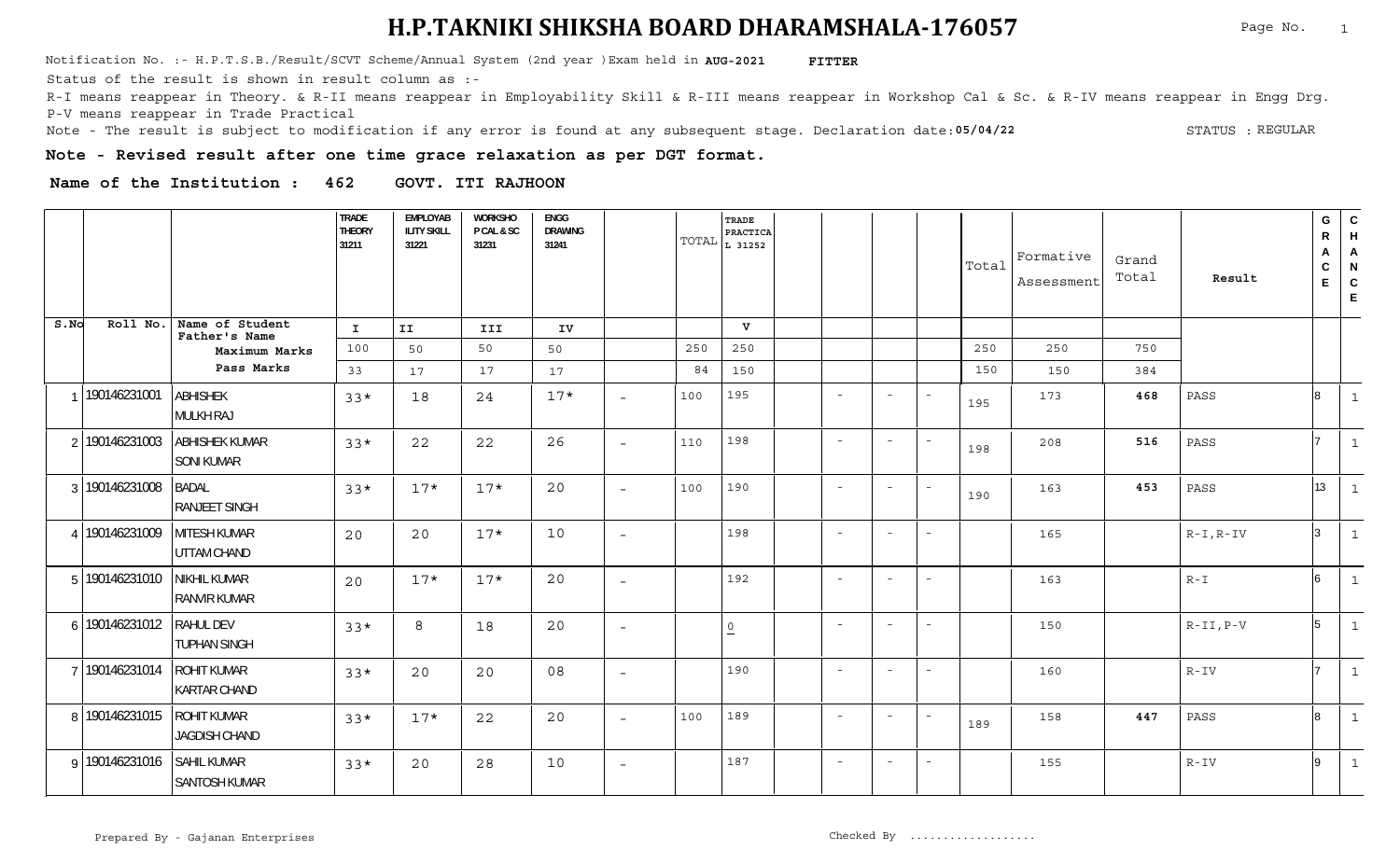|      |                 |                                           | <b>TRADE</b><br><b>THEORY</b><br>31211 | EMPLOYAB<br><b>ILITY SKILL</b><br>31221 | WORKSHO<br>P CAL & SC<br>31231 | ENGG<br>DRAWING<br>31241 |                          |     | TRADE<br><b>PRACTICA</b><br>  TOTAL $\vert$ $_{\rm L}$ 31252 $\vert$ |  |                          |                          |     | $ \text{Total} $ Formative $\blacksquare$<br>Assessment | Grand<br>Total | Page No.<br>Result | G<br>R<br>$\mathsf{A}$<br>◡ |  |
|------|-----------------|-------------------------------------------|----------------------------------------|-----------------------------------------|--------------------------------|--------------------------|--------------------------|-----|----------------------------------------------------------------------|--|--------------------------|--------------------------|-----|---------------------------------------------------------|----------------|--------------------|-----------------------------|--|
| S.NO |                 | Roll No. Name of Student<br>Father's Name | <u>. на п</u>                          | IJ                                      | III                            | IV                       |                          |     | v                                                                    |  |                          |                          |     |                                                         |                |                    |                             |  |
|      |                 | Maximum Marks                             | 100                                    | 50                                      | 50                             | 50                       |                          | 250 | 250                                                                  |  |                          |                          | 250 | 250                                                     | 750            |                    |                             |  |
|      |                 | Pass Marks                                | 33                                     | 17                                      | 17                             | 17                       |                          | 84  | 150                                                                  |  |                          |                          | 150 | 150                                                     | 384            |                    |                             |  |
|      | 10 190146231017 | SAURAV<br><b>RAMEL SINGH</b>              | $33*$                                  | $17*$                                   | $17*$                          | 20                       | $\overline{\phantom{0}}$ | 094 | 189                                                                  |  | $\overline{\phantom{0}}$ | $\overline{\phantom{0}}$ | 189 | 155                                                     | 438            | PASS               |                             |  |

Total Pass : 5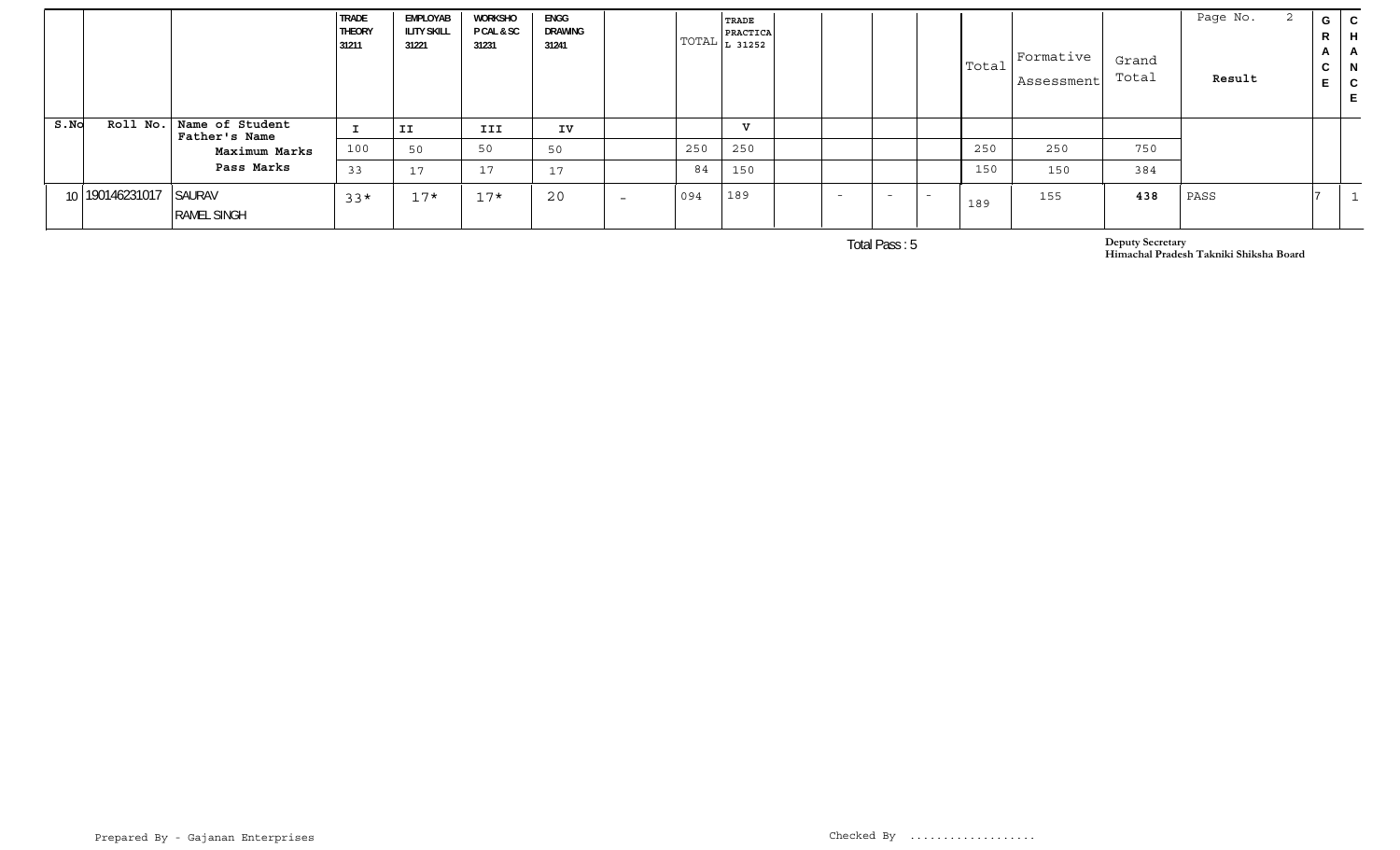Notification No. :- H.P.T.S.B./Result/SCVT Scheme/Annual System (2nd year )Exam held in **AUG-2021 SURVEYOR** 

Status of the result is shown in result column as :-

R-I means reappear in Theory. & R-II means reappear in Employability Skill & R-III means reappear in Workshop Cal & Sc. & R-IV means reappear in Engg Drg. P-V means reappear in Trade Practical

**05/04/22** Note - The result is subject to modification if any error is found at any subsequent stage. Declaration date: STATUS : STATUS : REGULAR

**Note - Revised result after one time grace relaxation as per DGT format.**

**Name of the Institution : 465 GOVT. ITI SALOONI**

|      |              |                                       | <b>TRADE</b><br><b>THEORY</b><br>67211 | EMPLOYAB<br><b>ILITY SKILL</b><br>67221 | WORKSHO<br>P CAL & SC<br>67231 |                          |                          |     | TRADE<br>PRACTICA<br>$ TOTAL _{L}$ 67252 |                          |                          |                          |     | $\vert$ Total $\vert$ <sup>Formative</sup><br>Assessment | Grand<br>Total | Result | G<br>R<br>$\mathbf{A}$<br>$\sim$<br>◡<br>- | C<br>$\mathsf{H}$<br>- A<br>N<br>C |
|------|--------------|---------------------------------------|----------------------------------------|-----------------------------------------|--------------------------------|--------------------------|--------------------------|-----|------------------------------------------|--------------------------|--------------------------|--------------------------|-----|----------------------------------------------------------|----------------|--------|--------------------------------------------|------------------------------------|
| S.NO | Roll No.     | Name of Student<br>Father's Name      |                                        | II                                      | III                            | IV                       |                          |     | TT.                                      |                          |                          |                          |     |                                                          |                |        |                                            |                                    |
|      |              | Maximum Marks                         | 100                                    | 50                                      | 50                             |                          |                          | 200 | 250                                      |                          |                          |                          | 250 | 250                                                      | 700            |        |                                            |                                    |
|      |              | Pass Marks                            | 33                                     | 17                                      | 17                             |                          |                          | 67  | 150                                      |                          |                          |                          | 150 | 150                                                      | 367            |        |                                            |                                    |
|      | 190146567011 | <b>MOHD GAMI</b><br><b>KARIM MOHD</b> | $33*$                                  | AB                                      | 34                             | $\overline{\phantom{0}}$ | $\overline{\phantom{0}}$ |     | 202                                      | $\overline{\phantom{0}}$ | $\overline{\phantom{0}}$ | $-$                      |     | 216                                                      |                | $R-II$ |                                            |                                    |
|      | 190146567016 | <b>SAPNA DEVI</b><br><b>JAISINGH</b>  | $33*$                                  | 34                                      | 42                             | $\overline{\phantom{0}}$ | $\overline{\phantom{0}}$ | 116 | 210                                      | $\sim$                   | $\overline{\phantom{0}}$ | $\overline{\phantom{a}}$ | 210 | 230                                                      | 556            | PASS   |                                            |                                    |

Total Pass : 1